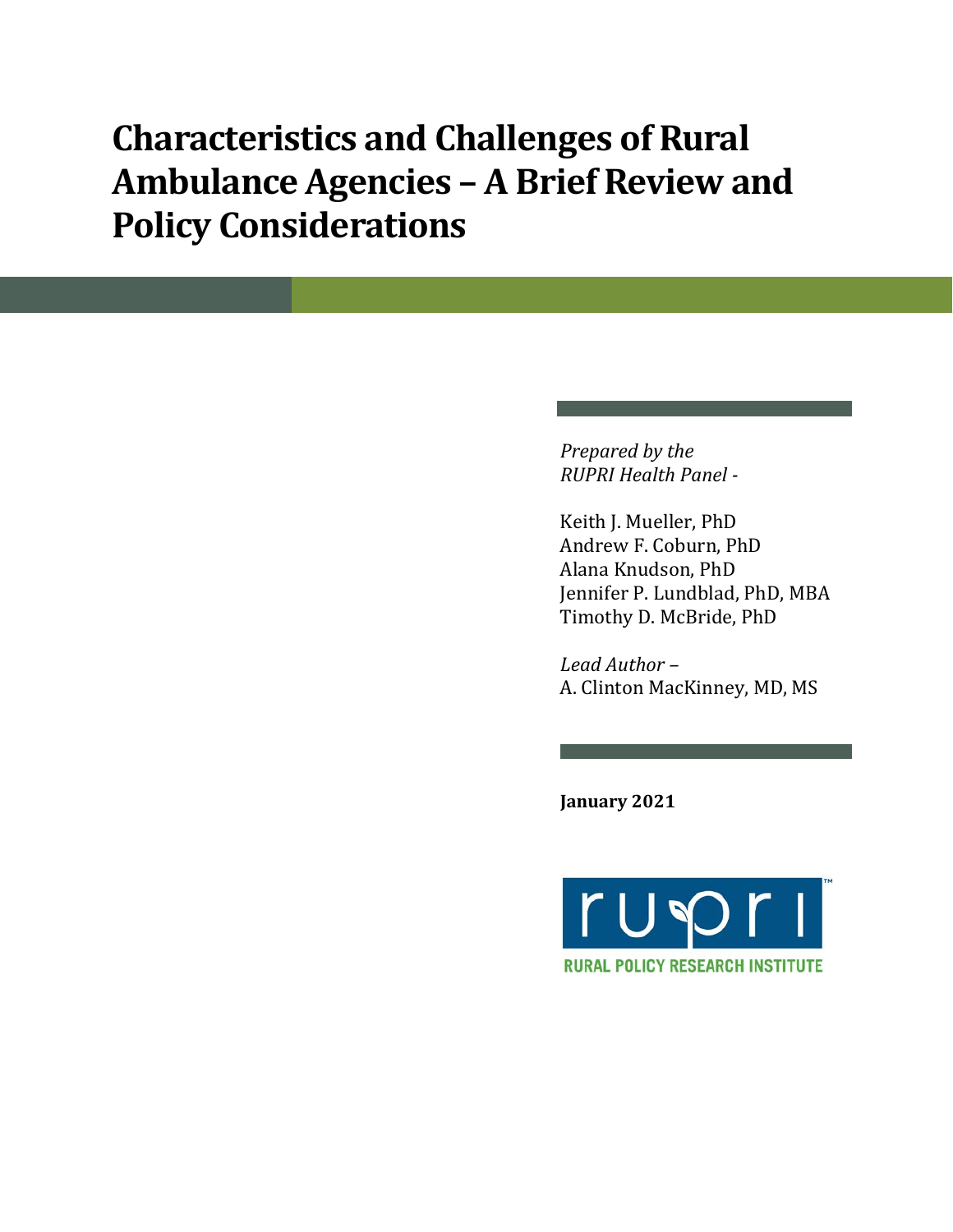## ACKNOWLEDGEMENTS

This report was supported through a cooperative agreement with the Federal Office of Rural Health Policy (FORHP), Health Resources and Services Administration (HRSA), US Department of Health and Human Services (HHS), under cooperative agreement/grant #U18RH30805. The information, conclusions and opinions expressed in this report are those of the authors and no endorsement by FORHP, HRSA, or HHS is intended or should be inferred. A special thanks to Sue Nardie for her careful editing.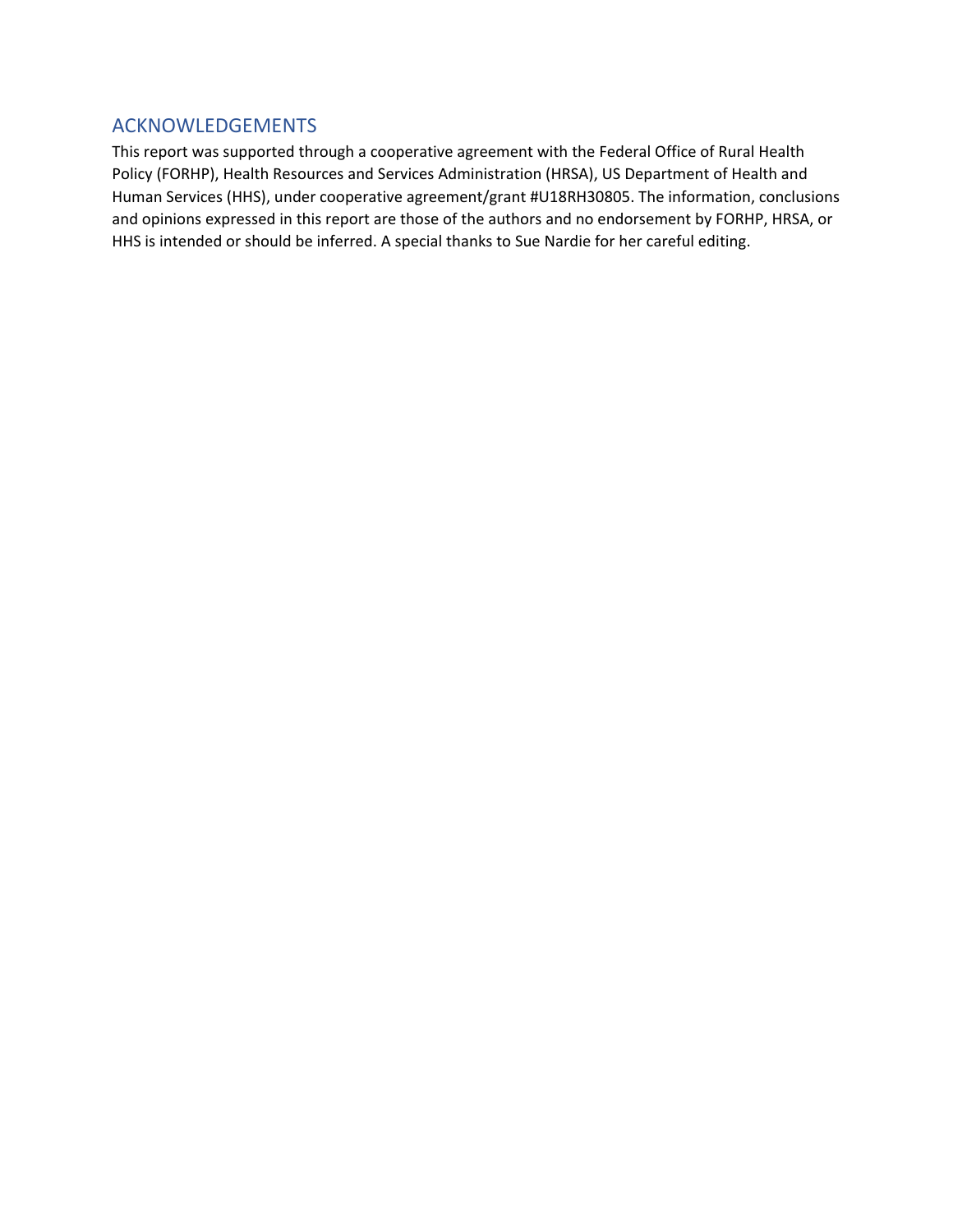## Table of Contents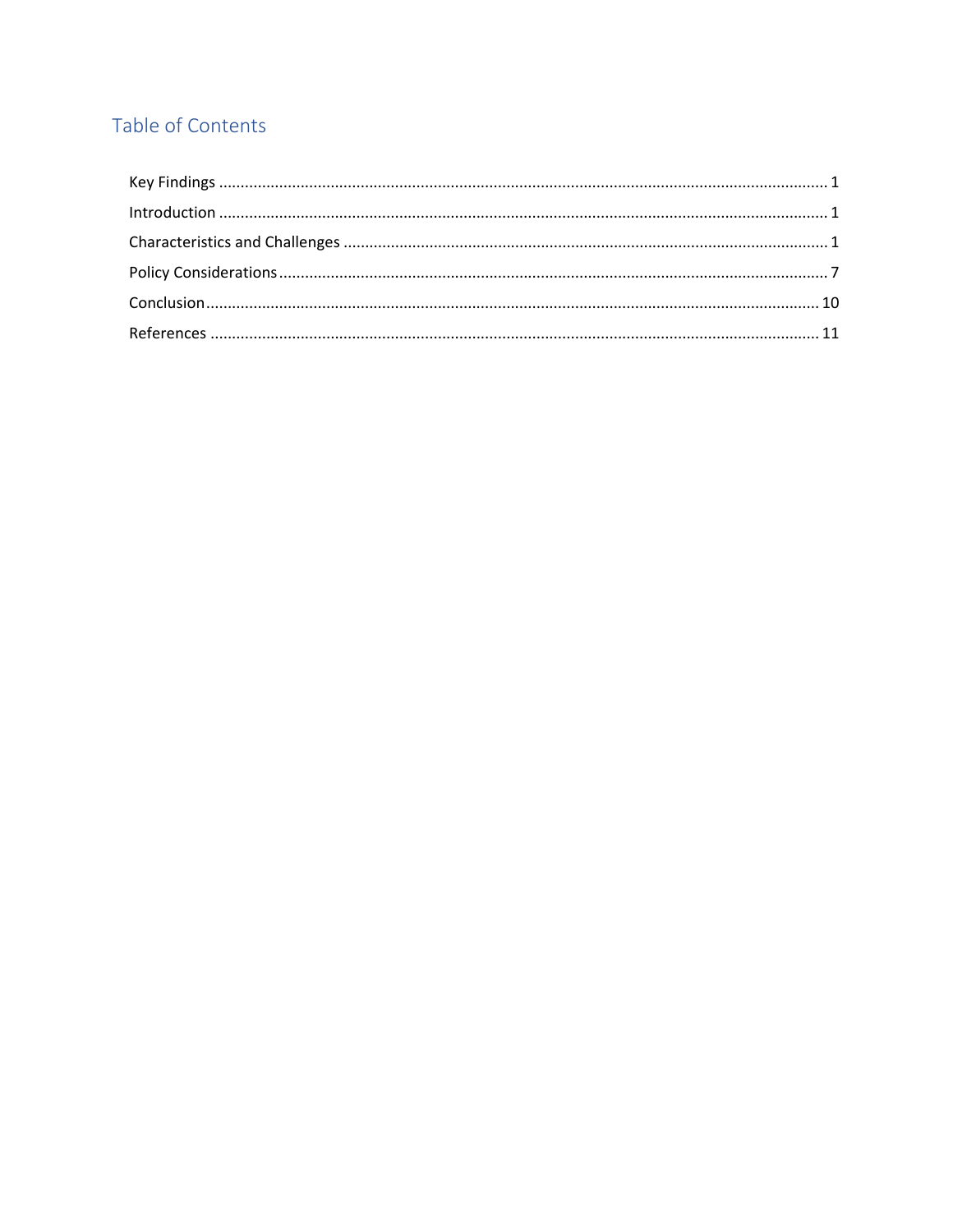## Key Findings

Rural ambulance agencies, a fundamental component of the rural emergency medical services (EMS) system, are challenged by the following issues:

- long distances and challenging terrain that prolong emergency response and transport times,
- insufficient payment by insurers to cover standby and fixed costs,
- a changing workforce that has historically relied on volunteers but increasingly must include paid personnel,
- a lack of regional EMS plans to coordinate services, and
- insufficient State and Federal policy coordination across oversight agencies.

Specific public policies to address rural ambulance agency challenges could include the following:

- Increase ambulance payment to adequately cover reasonable standby and fixed costs.
- Consider EMS an essential service, the same as firefighting and law enforcement.
- Collect rural ambulance agency workforce data to better understand workforce needs.
- Expand the scope and authority of the Federal Interagency Committee on EMS to address rural ambulance agency payment and workforce challenges.

## Introduction

Every year, nearly 10 million rural Americans receive EMS care.\* There are 23,272 ambulance agencies in the U.S.<sup>1</sup> and 73 percent of those agencies report serving rural areas.<sup>2</sup> Thus, rural Americans rely on EMS professionals to deliver life-saving emergency care every day. Rural Americans expect and deserve an EMS system that is ready and capable of caring for their emergency treatment and transportation needs. Although EMS is a multifaceted system of care, it is ambulance services, inclusive of emergency care and medical transportation, that comes to mind when most people think of EMS. Yet, many rural ambulance agencies that are fundamental to the EMS system are in jeopardy. Rural ambulance agencies are challenged to deliver timely and high-quality emergency services due to an often inadequate financing system and an increasing inability to rely on a volunteer workforce. This Rural Policy Research Institute Health Panel (RUPRI Panel) policy paper examines current rural ambulance agency characteristics and challenges, and identifies public policy considerations designed to stabilize rural ambulance agencies.

## Characteristics and Challenges

The RUPRI Panel identifies five important rural ambulance service characteristics and challenges:

**1. Rural geographies may prolong emergency response and transport times and are associated with worse patient outcomes.** 

<sup>\*</sup> Derived from total 2018 EMS run estimates (National Association of State EMS Officials. "2020 National Emergency Medical Services Assessment." www.nasemso.org) multiplied by the rural U.S. population percentage of 19 percent.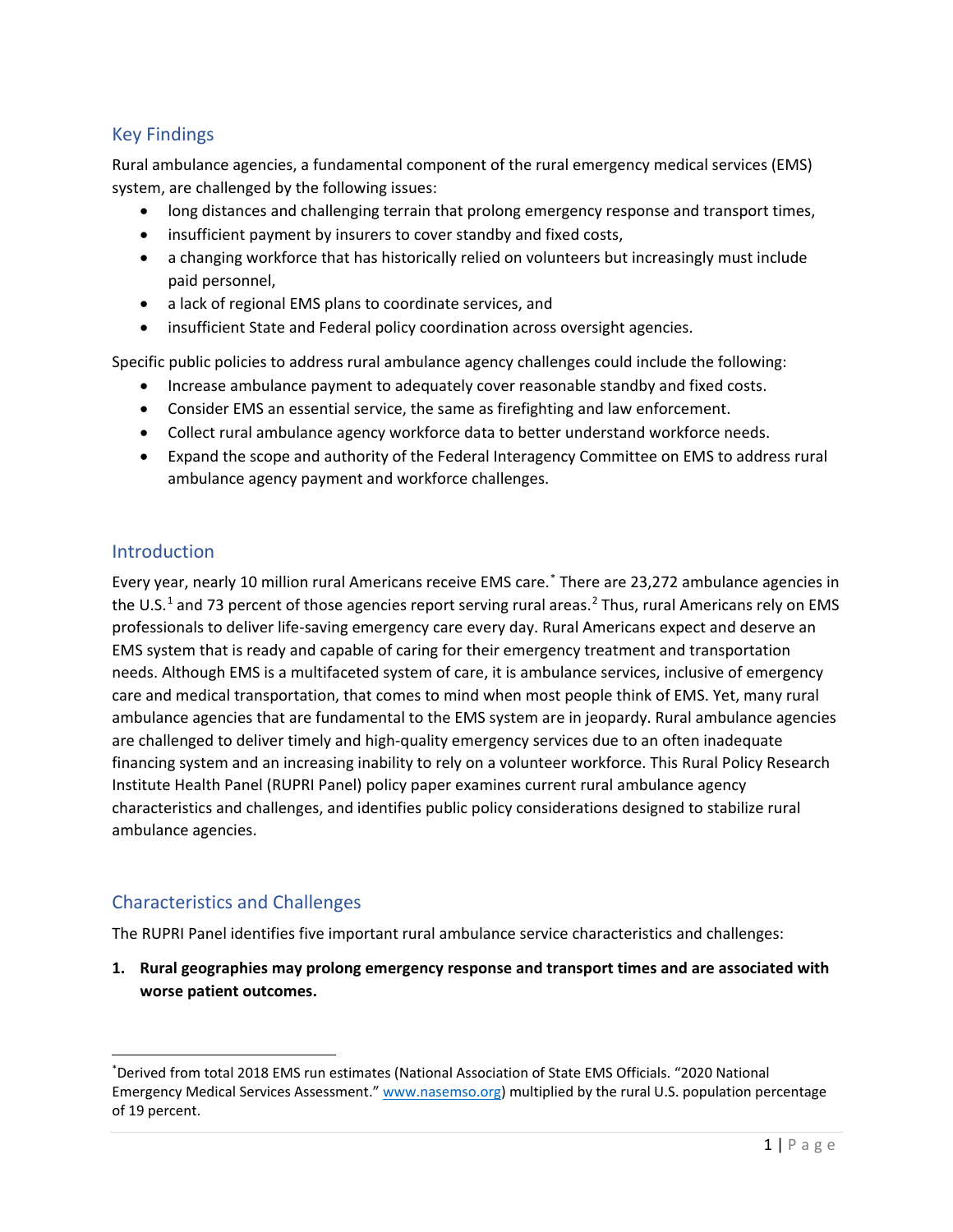Large geographic ambulance coverage areas, occasionally challenging terrain and weather, and delayed vehicle crash or other emergency notifications lead to prolonged time between the emergency incident and patient arrival at the hospital. For conditions requiring rapid treatment, such as heart attack, stroke, sepsis, and severe trauma, delays in EMS activation and prolonged emergency-transport times (EMS personnel arrival on scene is twice as long in rural areas as in urban areas<sup>3</sup>) can result in increased death and disability. For example, 2002 research found that 30 percent of rural patients (compared to 8 percent of urban patients) fatally injured in a motor vehicle crash arrived at the hospital more than one hour post-crash.<sup>4</sup> The first hour following severe trauma is considered the "golden hour," the time during which severe-trauma victims are most likely to benefit from definitive medical care. Furthermore, when an ambulance crew is responding to a call, that crew and its equipment are not available for another, concurrent emergency. Distant emergency sites and transport destinations, and consequent prolonged transportation times, exacerbate ambulance and crew shortages. Now, nearly 20 years after the 2002 report, the implications of rural-urban emergency response and transport time disparities warrant updated EMS research.

Rural hospital closures further exacerbate rural EMS transport-time challenges. Since 2005, 176 rural hospitals have closed.<sup>5</sup> For rural hospitals who were receiving emergency response patients or who were providing ambulance services, the mean transport time prior to a hospital closure was 14.2 minutes. The mean transport time increased to 25.1 minutes after hospital closure, a statistically significant increase of 10.9 minutes or 76.4 percent.<sup>6</sup> Importantly, consideration of mean transport times does not adequately recognize those transport times that are significantly greater than the mean and consequently could negatively impact patient outcomes.

## **2. EMS financing and payments do not adequately cover standby and fixed costs and place ambulance agencies at financial risk.**

Historically, ambulance agencies were strictly an emergency transportation system; little clinical emergency care was provided in the field. In fact, early emergency transport vehicles often served two functions, ambulance and hearse. But as the emergency triage and clinical treatment knowledge base developed, so too did the skills, expertise, equipment, and roles of emergency response personnel. Now, ambulance agencies have matured from *suppliers* of emergency transportation to *providers* of emergency health care. This distinction between supplier of transportation and provider of health care is important because ambulance payment systems remain rooted in transportation roles. Thus, ambulance transportation payments may not fully cover health care provider costs, such as necessary clinical training and medical equipment.

Ambulance agencies are typically supported by fee-for-service public and private insurance *payments* and other *funding* sources (i.e., tax revenue, charitable contributions, and grants). However, in much of rural America, population losses weaken fiscal and economic health, eroding tax revenue available to fund health care programs.7 Ambulance service payments for individual ambulance runs represent a mix of service-based and transportation-based revenues. The Centers for Medicare & Medicaid Services (CMS) employs the Ambulance Fee Schedule, and commercial payers tend to mirror CMS payment policies. The Bipartisan Budget Act of 2018 extended ambulance add-on payments until 2022 to include a 2.0 percent increase for transports originating in urban areas, a 3.0 percent increase for transports originating in rural areas, and a 22.6 percent increase for transports originating in areas that are within the lowest 25th percentile of all rural areas arrayed by population density ("super-rural bonus"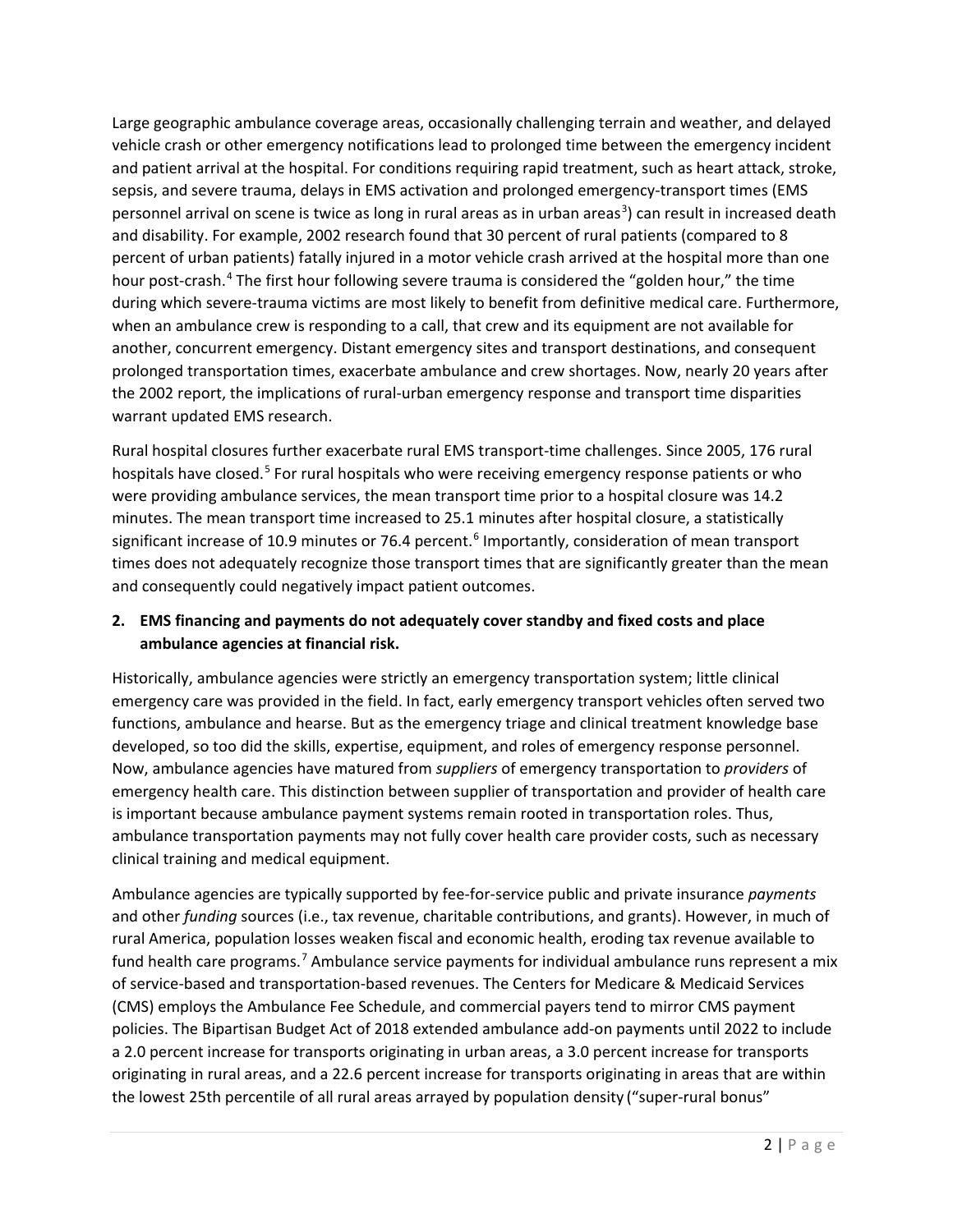payments).<sup>8</sup> Fee schedules currently do not pay for ambulance services that do not result in transportation to a hospital, for example, in cases where a patient refuses ambulance transport or the crew is called to simply lift a patient off the floor. In a 2018 analysis of 37 states, approximately 5 percent of EMS patient transports were from the scene to a destination other than an ED.<sup>9</sup> These patient transports may not have been reimbursed.

Medicare makes fee-for-service payments to ambulance agencies based on a mix of clinical service and transportation-based charges. However, reliance on fee-for-service revenue can be particularly problematic for rural ambulance agencies. The primary costs incurred by a rural ambulance agency are related to maintaining emergency response readiness, but the primary revenue received by an ambulance service is payment for patient transport. As with many rural emergency services, ambulance agencies have significant *standby costs*, that is, personnel and equipment costs necessary to maintain readiness to respond to emergencies at any time. Similarly, *fixed costs* like ambulance purchase and equipment, remain constant regardless of service volumes. Standby costs are a type of fixed costs, but particularly relevant in emergency situations where capacity to respond must be immediately available. Unlike urban ambulance agencies that can spread standby and fixed costs over a high volume of ambulance runs, rural agencies experience proportionally greater standby and fixed costs per run than do their urban counterparts. While detailed cost data are not available, a 2015 U.S. Department of Health & Human Services (HHS) Report to Congress indicates that per-run ambulance costs decline with higher run volumes.<sup>10</sup> Low-volume, rural EMS systems are typically unable to achieve such economies of scale.

With few exceptions in very remote areas where ambulance agencies are greater than 35 miles apart, Medicare does not pay for ambulance services based on cost, as most Critical Access Hospital (CAH) services are paid. CAH cost-based reimbursement was implemented to reduce the negative financial impact of low service volumes, but is unavailable for ambulance services operated by many CAHs. Thus, CAHs are disincentivized to maintain ambulance agencies and many CAHs have sold their ambulance departments. An ambulance fee-for-service payment system combined with CAH cost-based reimbursement thwart rural health service consolidation efforts that otherwise might more effectively deal with low service volumes. The Frontier Community Health Integration Program (FCHIP – a Center for Medicare & Medicaid Innovation demonstration that ended in 2019) allowed participant CAHs to be paid reasonable costs for ambulance services irrespective of other ambulance services located within a 35-mile drive of the CAH.<sup>11</sup> One FCHIP participant hospital realized a significant ambulance revenue increase during the model. Other FCHIP participants could not take advantage of the new payment because their ambulance agencies had already been sold.<sup>12</sup> Lessons from the FCHIP demonstration could help stabilize the critical service that financially distressed rural ambulance agencies offer.

Ambulance funding is distinct from run-based fee-for-service payments. Ambulance agencies may be partially funded by taxes (e.g., from ambulance districts, counties, and local governments). Rural ambulance agencies may try to offset financial shortfalls with direct charitable contributions or from agency-sponsored events (e.g., bake sales and pancake breakfasts); both are difficult and inconsistent revenue sources. Ambulance agencies may be integrated in a fire department (46 percent of ambulance agencies) or operate as a hospital department (43 percent of ambulance agencies),  $^{13}$  each receiving different payments and/or funding. These governance arrangements may be problematic in rural areas due to rural hospital financial distress and closures.14,15 Other ambulance agency funding may include public and private grants to support personnel training or equipment purchase.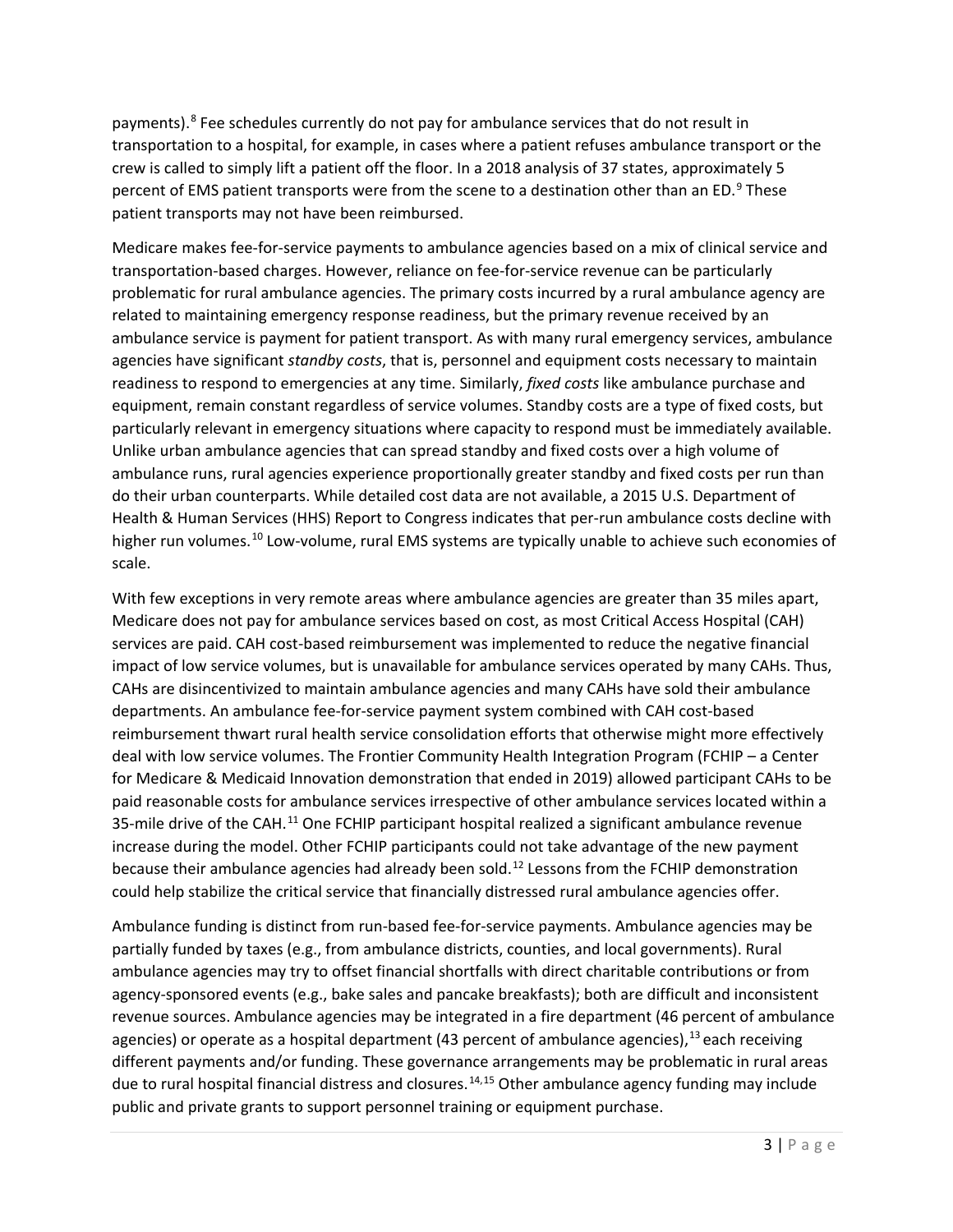In addition to inadequate payment and unpredictable funding, there is evidence that unbilled care costs and unpaid debt are higher for ambulance agencies than for other health care providers. In 2018, 10 percent of all national health expenditures were out-of-pocket;16 that is, insurers did not pay these costs and patients were personally responsible for paying them. In contrast, a 2016 report documented that 43 percent of EMS charges were considered private pay (or out-of-pocket) – over 4 times higher than the national out-of-pocket health care expenditure rate.<sup>17</sup> The financial burden of unpaid out-of-pocket costs is likely compounded in rural ambulance agencies that do not have the administrative capacity to properly bill patients, or choose not to bill patients who are neighbors and friends.

As the clinical knowledge base of emergency care has expanded, so have ambulance personnel training needs and costs. In many cases, community expectations have forced rural ambulance agencies to upgrade their workforce from EMT-Basic to Paramedic. Higher salaries commensurate with added EMT certifications, competition for Paramedic staff, and additional training costs have all placed financial burden on small, low-volume ambulance agencies. Yet, personnel and training are relatively fixed costs (training needs vary by personnel, not by revenue-generating ambulance runs). Mandatory standby costs often preclude training investments, risking staff competency and patient health.

## **3. A mixed volunteer and paid workforce, and a limited number of personnel experience and training opportunities, jeopardizes rural ambulance agency staffing supply, stability, and clinical capability.**

Over one million EMS professionals are licensed in the U.S.,<sup>18</sup> and their scope of work is changing. As noted above, the clinical knowledge base of emergency care, and prehospital emergency care in particular, has expanded dramatically, resulting in differing levels of ambulance crew capabilities. The National Registry of Emergency Medical Technicians offers four EMS certifications – Emergency Medical Responder, Emergency Medical Technician, Advanced Emergency Medical Technician, and Paramedic – demonstrating the range of ambulance crew capabilities.<sup>19</sup> These ambulance agency capabilities and certifications require continuing education, with costs beyond the means of many low-volume rural ambulance agencies, even though continuing education may be most important in the rural EMS setting, where fewer runs offer less opportunity for on-the-job training and experience.

Of particular concern are "high-risk, low-volume" clinical events (e.g., heart attacks and strokes) where clinical competence is of utmost importance. A low volume of high-risk clinical event experiences may contribute to diminishing critical care skills necessary to effectively treat critically ill patients. Therefore, with fewer high-risk clinical events from which to gain clinical experience, rural ambulance agency crews likely require more frequent training than their urban counterparts. Hence, continuing education opportunities are that much more important to maintain rural ambulance crew competence.

Rural ambulance agencies employ a pay status continuum that includes volunteers, paid volunteers (pay for run-time only), and full or part-time employees. EMT compensation is low compared to other health care and first responder personnel (see adjacent table).<sup>20,21,22,23</sup> In 2003, National Registry of Emergency Medical Technicians data showed

| 2019 Compensation Comparison |             |               |
|------------------------------|-------------|---------------|
|                              |             |               |
|                              | Hourly Wage | Annual Salary |
| <b>EMTs</b>                  | \$16.50     | \$34,320      |
| <b>Police Officers</b>       | \$30.47     | \$63,380      |
| <b>Fire Fighters</b>         | \$23.85     | \$49,620      |
| <b>LPNs</b>                  | \$22.23     | \$46,240      |

that volunteers make up the majority of the EMS in rural areas.<sup>24</sup> Yet, volunteerism is in decline.<sup>25</sup> Although compensation costs associated with volunteers may be lower, a volunteer workforce is less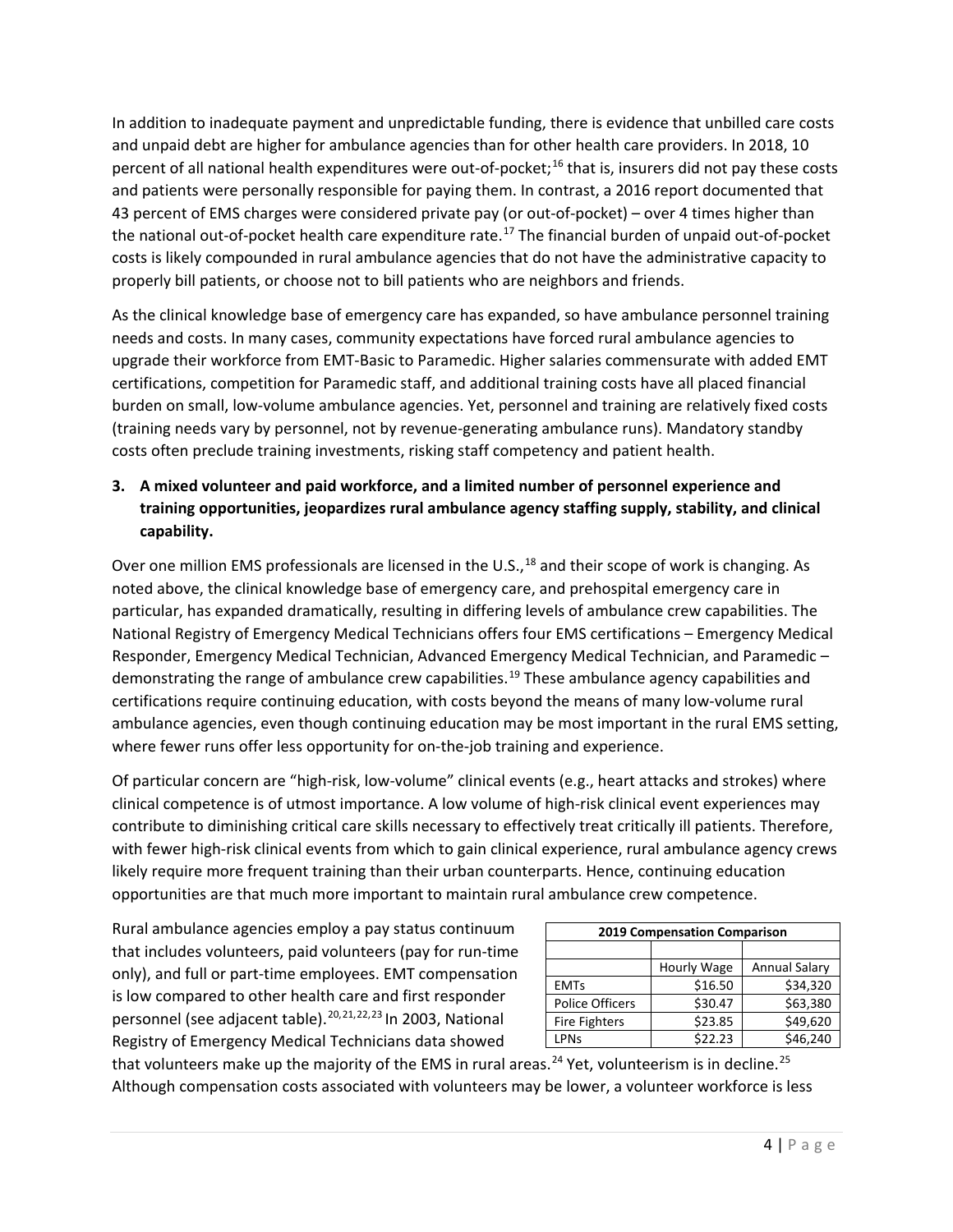stable, increasing overall costs for recruitment and retention. Furthermore, ambulance crew training costs remain, and are likely more challenging to finance in low-volume rural ambulance agencies.

Due to demographic and economic factors, the potential rural ambulance crew workforce pool is shrinking. The rural population is both declining<sup>26</sup> and aging. The commuting distance traveled for employed rural workers (residing in noncore, not adjacent counties) increased 25 percent from 2007 to 2016, compounding the potential ambulance crew workforce reduction as volunteers must be physically present to be on-call.<sup>27</sup>

Finally, the reality of the difficult nature of EMS work makes volunteering challenging for many rural community members. Ambulance crew mortality is three times higher than for the average worker, as is the risk of injury (e.g., bloodborne and airborne pathogens, patient violence, lifting injuries, and vehicle crashes).<sup>28</sup> Yet only 11 states monitor on-the-job EMS injuries.<sup>29</sup> Workplace injury risk may be particularly concerning for the rural ambulance agency volunteers because Workers' Compensation coverage for volunteers is highly variable.<sup>30</sup>

#### **4. Inadequate regional EMS planning leads to inefficiencies in EMS coverage across rural areas, resulting in either persistent shortages or inappropriate duplication of services.**

In 1973, the EMS Systems Act created a grant program to develop regional EMS systems. About 300 EMS regions were established. However, the program was plagued by coordination problems between the Department of Health, Education, and Welfare and the Department of Transportation (DOT). By 1981, regional system development efforts ceased when the program was eliminated. Funding moved to a block grant program to the states. Although block grants were provided to states to develop EMS systems, funding was sharply cut, and over the following decades states pursued their own priorities, resulting in a diversity of approaches to EMS system development.<sup>31</sup> However, some states have developed ambulance service areas. For example, Minnesota's Emergency Medical Services Regulatory Board assigns primary ambulance service areas in eight geographic regions.32 California has 33 local EMS systems that provide emergency medical services for California's 58 counties.<sup>33</sup> The degree of national ambulance agency shortage and service area overlap is unclear. However, due to rural ambulance service characteristics and challenges outlined herein, it is likely that rural ambulance agency shortages outweigh ambulance service area overlap.

The 2007 Institute of Medicine (IOM) report *Emergency Medical Services: At the Crossroads* called for a "coordinated, regionalized, accountable" system of emergency care.<sup>34</sup> However, instead of ambulance agency regionalization that ensured adequate access to ambulance services and reduced overlap of ambulance coverage areas, regional initiatives were developed for time-sensitive medical emergencies, such as heart attack, trauma, and stroke. Although critically important, these initiatives did not address the more global need for EMS system coordination and regionalization.

To distribute ambulance services more efficiently, dynamic load-responsive ambulance deployment uses ambulance run data to predict geography-based and time-based need for ambulance services.<sup>35</sup> Ambulances and crews are "staged" at locations predicted to need ambulance services, thus rationalizing ambulance distribution. Although the dynamic load-responsive ambulance deployment system has merit in many rural areas, it is less useful in frontier areas and other low population density rural areas where ambulance run volumes are low, transport distances are high, and ambulance and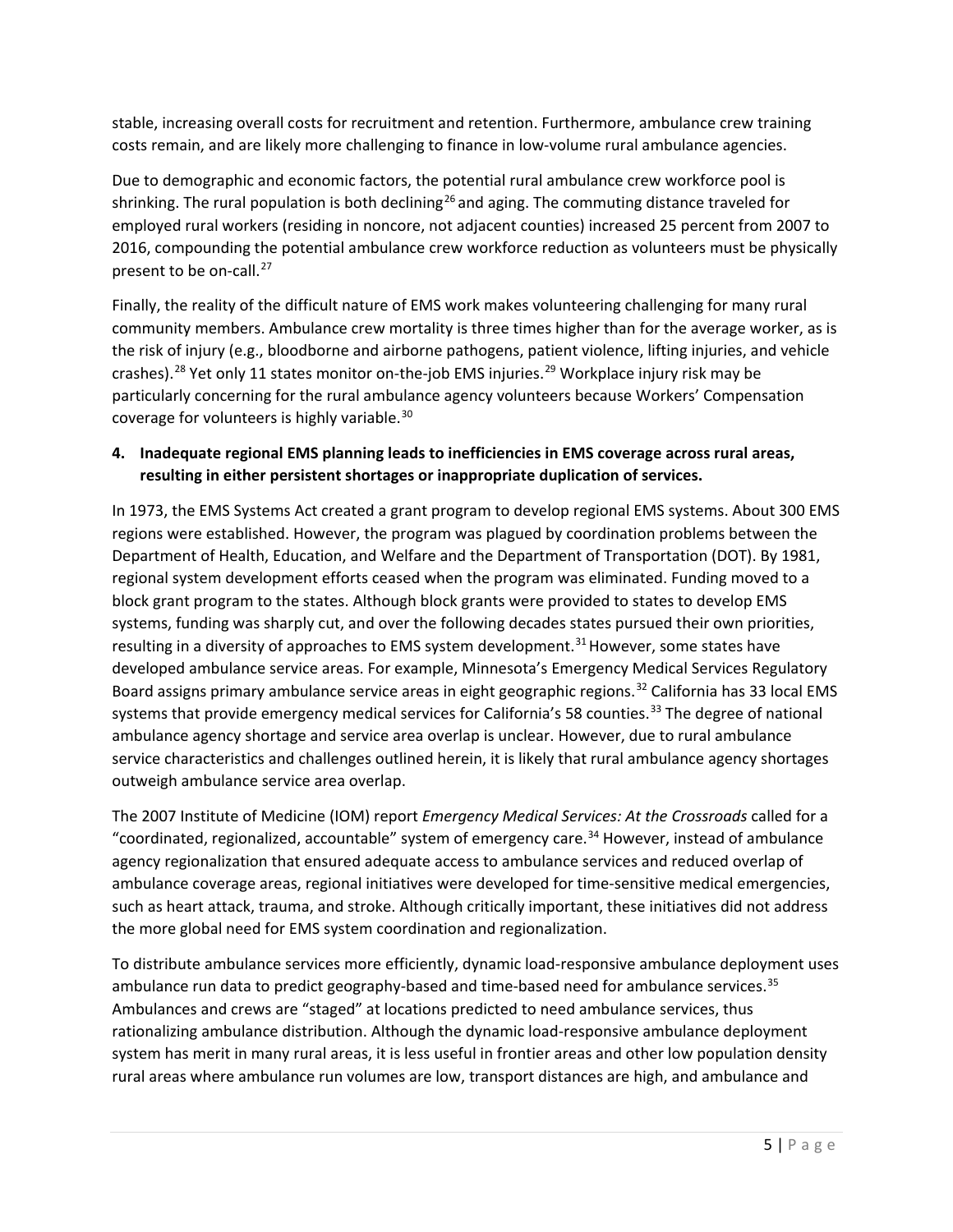crew availability is limited. Furthermore, dynamic load-responsive ambulance deployment generally occurs within an ambulance agency, not between ambulance agencies.

## **5. Fragmented Federal and State oversight and funding weaken policy focus on critical rural EMS challenges.**

At both the Federal and State levels, jurisdiction for EMS oversight and funding is fragmented. This fragmentation has contributed to inadequate planning to appropriately allocate EMS resources, collect quality data to support improvement activities , and support EMS services most in need. Despite significant funding related to EMS, little Federal funding is designated for ambulance agency support, including rural ambulance agency support. For example, in 2002 and 2003, EMS providers received only 4 percent of the \$3.38 billion allocated by the Department of Homeland Security to enhance emergency preparedness.36

Currently, the DOT, HHS, Department of Defense, Department of Homeland Security, Federal Aviation Administration (FAA), and Federal Communications Commission all have at least some jurisdiction over the EMS system.<sup>37</sup> Although HHS is responsible for Medicare and Medicaid payment and DOT is responsible for some emergency vehicle regulation, other Federal jurisdictions overlap. A consequence of this disorganization (among other issues) is that ambulance agencies are primarily regulated by the states. The National Highway Traffic and Safety Administration (NHTSA), within the DOT, has historically supported state-based EMS efforts. The Federal Interagency Committee on EMS includes representatives from multiple departments and is staffed by NHTSA. The committee meets twice yearly, but its last report to Congress was in 2013.<sup>38</sup>

State EMS offices serve in an administrative role for EMS planning, coordination, and leadership responsibilities, and a regulatory role for EMS agencies and personnel.<sup>39</sup> State EMS offices receive funding from up to 19 Federal sources, varying by administration and congressional priorities.<sup>40</sup> State EMS office funding from the State is similarly fragmented, originating from up to 10 sources. Researchers note that State EMS office funding data "beg and yet defy interpretation."<sup>41</sup> Across the states, funding of from State general funds for State EMS offices declined 10 percent from 2014 to 2018.<sup>42</sup> The fragmented approach to EMS regulation, oversight, financing, and other assistance lacks strategic focus and inadequately supports struggling rural ambulance agencies.

The Committee on the Future of Emergency Care in the United States Health System noted that a "true federal lead agency is required if its vision of a coordinated, regionalized, and accountable emergency care system is to be fully realized."<sup>43</sup> In 1981, the Omnibus Budget Reconciliation Act (OBRA) eliminated the categorical federal funding to states established by the 1973 EMS Systems Act, and instead provided block grants to states. Since then, coordinated and regional EMS systems envisioned by the act's authors and the committee have not been well-developed. Admittedly, the tasks of regionalizing rural ambulance service areas (to reduce shortages and duplications) and adequately funding rural ambulance agencies across the nation is challenging. However, this situation is particularly problematic for low-volume rural ambulance agencies where the challenges of large geographic services areas, inadequate payment to cover standby and fixed costs, and a significant volunteer workforce require appropriate allocation of Federal, State, and local resources to ensure reasonable access to EMS services for all Americans.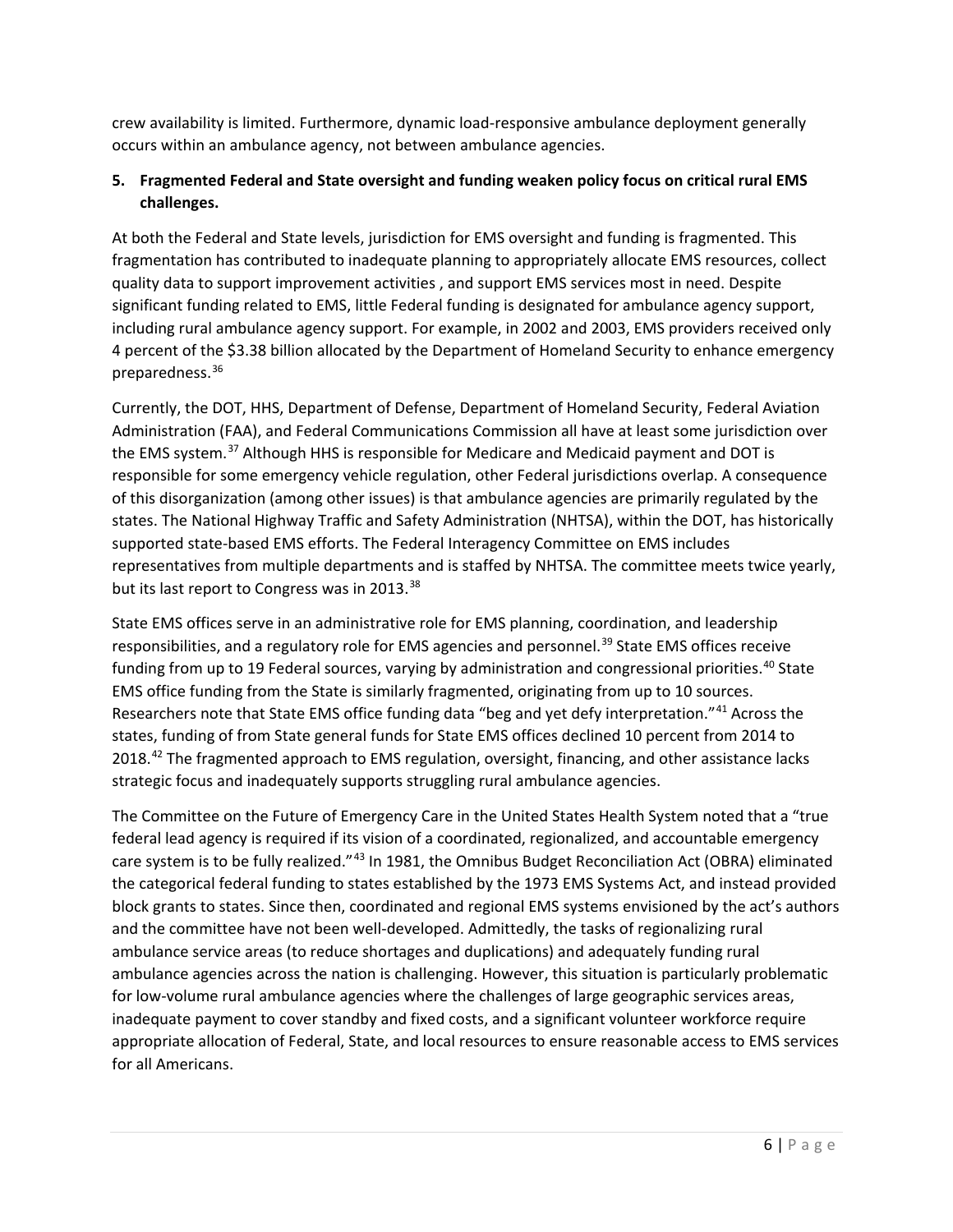#### **6. Air ambulance utilization is expanding faster, more costly, and more dangerous than ground ambulance transport.**

Air ambulance agencies are a critical component of rural ambulance services, where long distances and transport times may require the rapidity of air transport. Furthermore, air ambulance services may be available when ground ambulances are not.

Between 2012 and 2017, the number of air ambulance helicopter bases in the U.S. increased 15 percent, and geographic coverage increased 23 percent. About 60 percent of the new helicopter and fixed wing aircraft bases are in rural areas. $44$  In total, there are 1,411 air ambulances. $45$ 

The Airline Deregulation Act of 1978 has prevented states from regulating air ambulance charges.<sup>46</sup> From 2008 to 2017, the average price of an air ambulance trip increased 144 percent (from \$11,414 in 2008 to \$27,894 in 2017) for helicopters and 166 percent (from \$15,684 in 2008 to \$41,674 in 2017) for fixed wing aircraft.<sup>47</sup> In 2017, 69 percent of air ambulance transports were out of the patient's insurance network, meaning that the patient was responsible for an additional charge (balanced bill).<sup>48</sup> A U.S. Government Accountability Office study found that almost all consumer complaints regarding air ambulance services involved balanced bills of over \$10,000.<sup>49</sup>

Air ambulance crashes result in an average of 11 deaths per year.<sup>50</sup> In comparison, there are an average of 33 fatalities in ground ambulance crashes each year.<sup>51</sup> However, the ground ambulance run numbers and miles traveled is greater than for air ambulances. Efforts are underway to address air ambulance costs and safety to ensure that rural Americans have access to air ambulance service. Part of that effort could be to increase ground ambulance availability and ambulance crew capability, making air ambulance care less necessary.

## Policy Considerations

#### **Payment**

The National Academies of Medicine (formerly the Institute of Medicine [IOM]) have defined EMS as a *public good*. "A public good is commonly understood simply as a good, such as education or fire protection, that offers public benefits, which justify government support."<sup>52</sup> Consequently, EMS may also be considered an *essential service.* A 2014 study examined the concept of *essential service* and found reference in State statutes that deem certain employees essential who must report to work under adverse conditions.<sup>53</sup> Essential service has been defined in terms of an employee's right to strike and further defined as a service to which every citizen should be guaranteed access. The American Ambulance Association suggests that contacting 911 and expecting an ambulance to arrive is an "essential health benefit."54 In 2004, the IOM's publication, *Quality through Collaboration: The Future of Rural Health* listed EMS (and primary, dental, and mental health care) as essential health care services. 55 In 2006, Mueller and MacKinney listed emergency services (and primary care and public health) as services that should be local.<sup>56</sup> And the Patient Protection and Affordable Care Act of 2010 lists emergency service as an essential health benefit covered by qualified insurance plans.<sup>57</sup> Currently, 11 states include EMS as an essential service.<sup>58</sup> A review of four State statutes suggests some differences, but states commonly mandate that counties provide basic EMS services. Counties are given discretion when implementing EMS, and funding is dedicated to counties to meet EMS requirements.<sup>59</sup>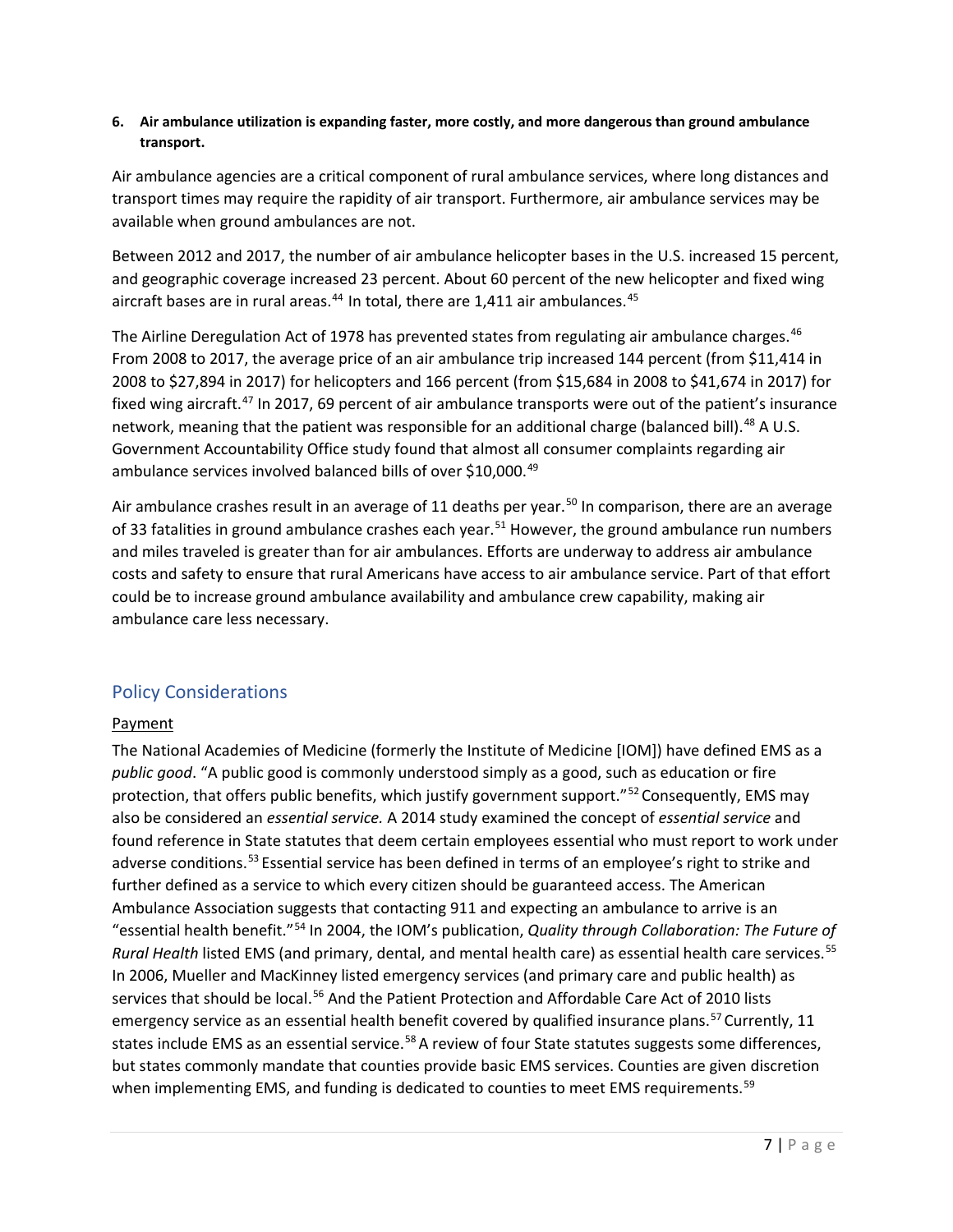To deliver its indispensable care, an essential service must be adequately funded. Yet even in states that identify EMS as a statute-defined essential service, payment is often insufficient to cover significant standby and fixed costs required to maintain a rural ambulance agency. The problem of underpayment is particularly acute in low-volume rural areas where fee-for-service revenue is low.

The Bipartisan Budget Act of 2018 requires HHS to collect cost, revenue, utilization, and other information determined appropriate by the Secretary from providers and suppliers of ground ambulance services starting January 1, 2020, and continuing through 2024. Ambulance agencies, including those located in rural and frontier areas, will report cost data to the Medicare Ground Ambulance Data Collection System.<sup>60</sup> The information will be forwarded to the Medicare Payment Advisory Commission, which will then report to Congress regarding the appropriateness of ground ambulance payment.

The RUPRI Panel recommends the following ambulance agency payment considerations:

- **Based on findings from the Medicare Ground Ambulance Data Collection System, CMS could consider adjusting rural ambulance payment to cover reasonable ambulance standby and fixed costs.**
- **CMS could consider adjusting the Ambulance Fee Schedule to reflect ambulance agencies more fully as health care** *providers* **than transportation** *suppliers* **by increasing base payments.**
- **CMS could consider continuing ambulance add-on payments beyond 2022 until the Ambulance Fee Schedule is adjusted to fully reflect reasonable standby and fixed costs.**
- **All states could consider designating EMS as an essential service and provide adequate funding to counties to ensure reasonable access to EMS services.**

## **Workforce**

The EMS workforce is an essential component of the rural EMS system.<sup>61</sup> Rural ambulance agencies disproportionately rely on volunteers or paid volunteers (payment for runs only) to staff ambulances and provide emergency services. A 2008 report suggested there are minimal quantifiable data about the ambulance agency workforce. Yet, "qualitative evidence suggests that retaining workers is a challenge, with poor management practices, low wages and benefits, lack of career ladders, and injuries and disability contributing to turnover."62 The Occupational Safety and Health Administration (OSHA) regulations do not cover public sector employees, paid or otherwise.<sup>63</sup> Thus, ambulance and other EMS workers who are employees of a county or locality would not be protected under OSHA regulations. The 2014 *EMS Workforce Planning & Development – Guidelines for State Adoption* provides specific workforce guidelines for State EMS officers and recommendations for State EMS planners, State and Federal legislators and regulators, and other policy makers.<sup>64</sup>

The RUPRI Panel recommends the following ambulance agency workforce considerations:

- **Acquire essential ambulance agency workforce and other data to better understand workforce needs and projections.**
- **Maintain a healthy ambulance agency workforce by applying Occupational Safety and Health Administration guidelines to public sector employees, ambulance service equipment, and workplace processes.**
- **Support ambulance agency volunteers by providing free continuing education programs, offering low-deductible State-employee health insurance plans, and extending Workers' Compensation coverage.**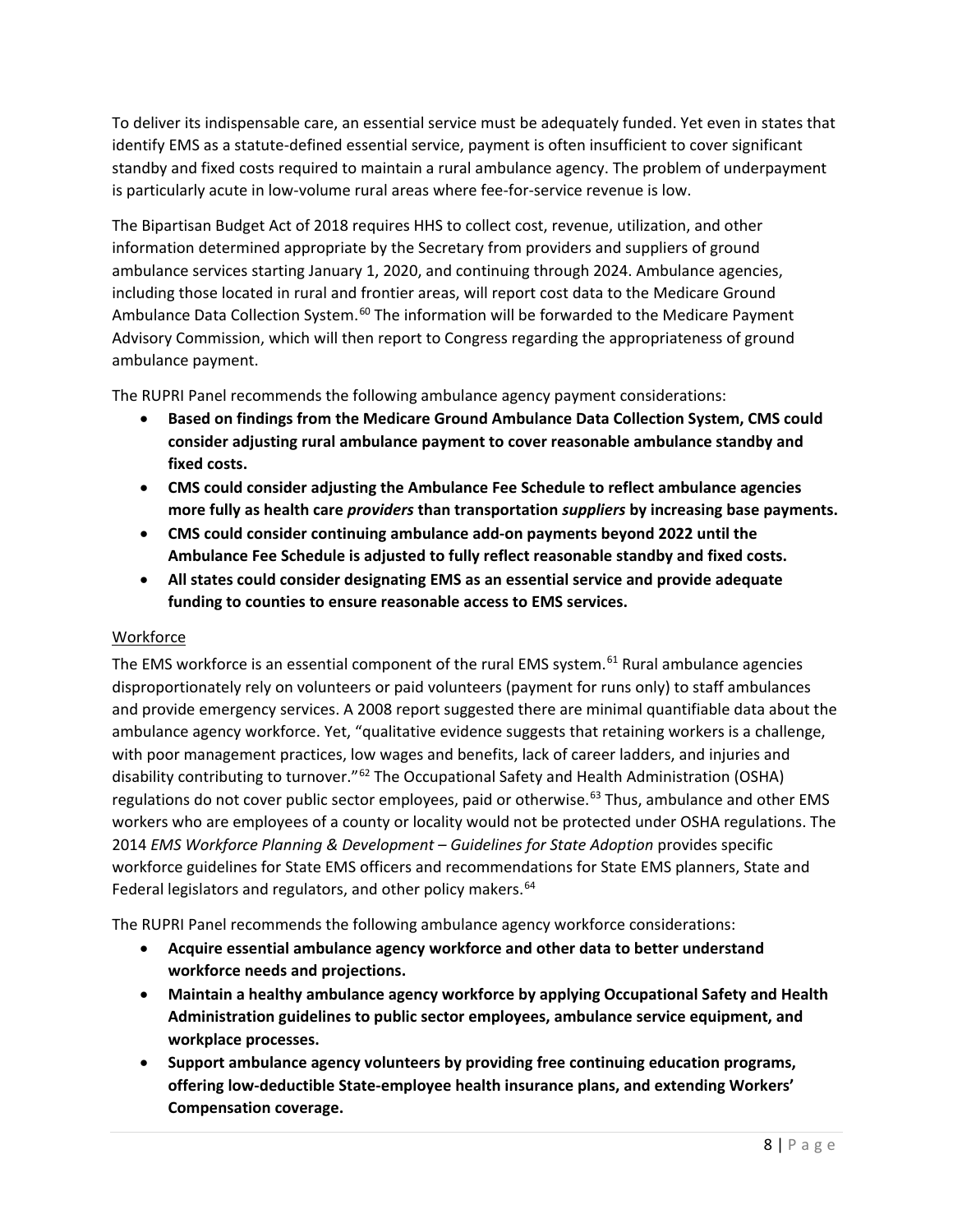• **Develop Center for Medicare & Medicaid Innovation demonstrations that test new ambulance agency workforce models, such as community paramedicine programs not limited to paramedics and cross coverage between ambulance personnel and emergency department technicians.**

#### Distribution

With critical financial and workforce capacity challenges facing rural ambulance agencies, it is important to ensure the most efficient distribution of limited rural EMS capacity. The precarious status of some rural ambulance agencies may be, in part, exacerbated by maldistribution of ambulance services. As envisioned by the 1973 EMS System Act, coordination and regionalization of EMS is needed. The Medicare Rural Hospital Flexibility (Flex) Program (through its mandate to establish or expand the provision of rural EMS in communities with CAHs) and Flex Program coordinators may be appropriate vehicles to facilitate rural EMS planning.<sup>65</sup> In addition to a need for EMS coordination and regionalization, community-based EMS planning can help match EMS services to community need. The *Rural and Frontier EMS Agenda for the Future,* a report published by the National Rural Health Association in 2004, proposed the Informed Community Self-Determination model of communityengaged planning to help communities and local EMS agencies co-design EMS services that fit with local resources and capacities and that reflect community preferences.<sup>66</sup>

The RUPRI Panel recommends the following ambulance agency distribution considerations:

- **Absent a Federal program such as was envisioned in the 1973 EMS System Act, State EMS agencies, EMS advocacy groups, and Flex Program coordinators could consider developing statewide, regional EMS plans to ensure access to, and sustainability of, rural EMS agencies.**
- **Flex Program EMS funding could be increased and separated from Flex Program quality improvement funding to specifically target EMS needs such as Informed Community Self-Determination initiatives support.**
- **Although participation in rural EMS regionalization efforts could be considered for all ambulance agencies receiving Federal payments, individual rural communities could have the opportunity to expand EMS beyond required services if supported by local resources.**

#### **Jurisdiction**

The NHTSA Office of EMS (within the DOT) has historically served as the informal lead Federal agency for EMS.67 However, HHS provides ambulance service payment through Medicare and Medicaid. HHS (through Medicare) is also leading the Medicare Ground Ambulance Data Collection System, which will collect ambulance cost and quality data. States regulate ground ambulances. The FAA regulates air ambulances. And various Federal agencies (e.g., the Centers for Disease Control and Prevention and the Health Resources and Services Administration) support emergency care through focused grants. Yet proportionally few Federal funds for emergency care flow directly to EMS, despite the EMS roles of health care, public health, and public safety provider. The National Academies of Science noted that too often local EMS systems are not well integrated with any of these groups and therefore receive inadequate support from each of them. "EMS has a foot in many doors, but no clear home."<sup>68</sup>

The RUPRI Panel recommends the following ambulance agency jurisdiction considerations:

• **Congress could consider requiring yearly reports from the Federal Interagency Committee on EMS.**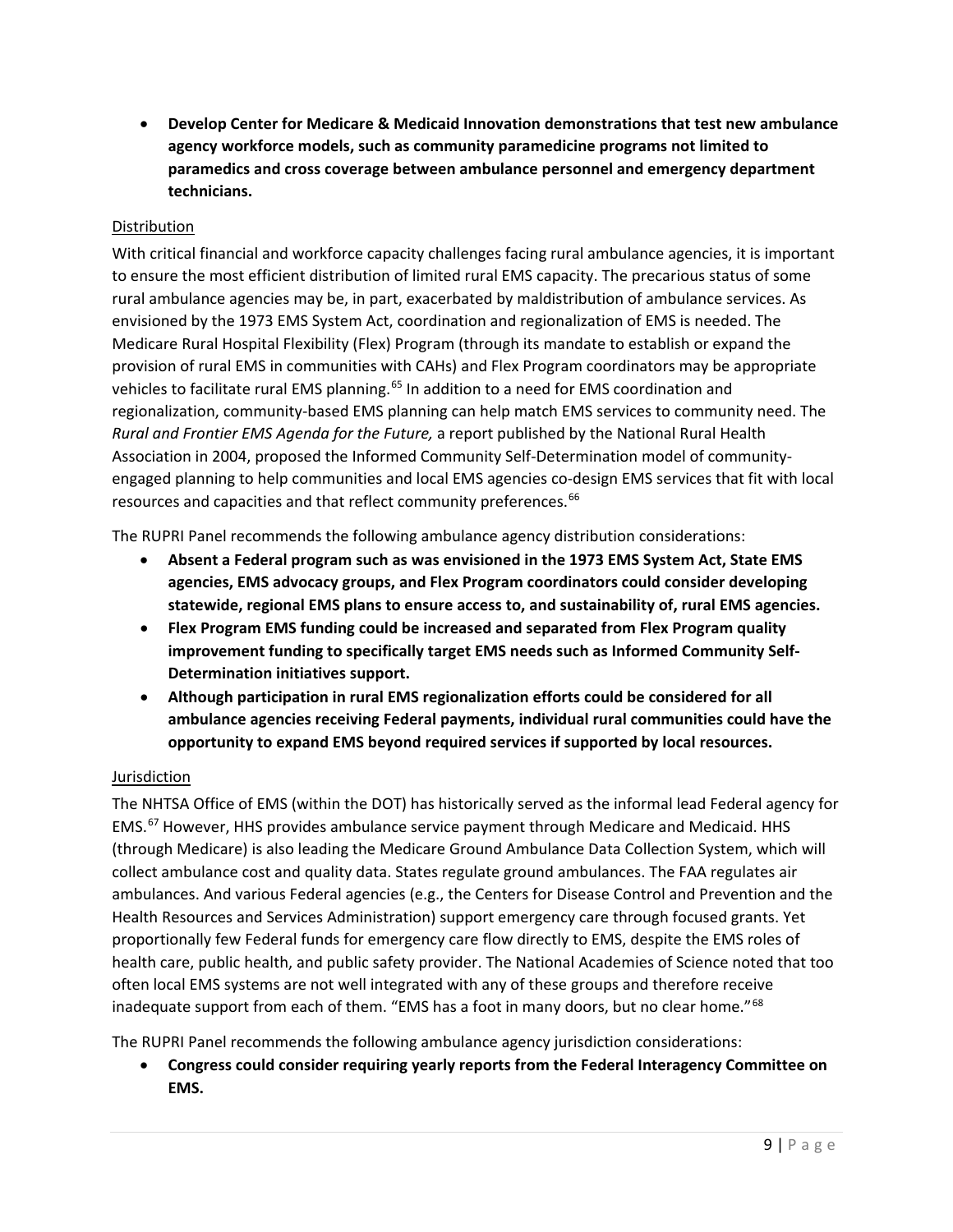- **Congress could consider expanding the Federal Interagency Committee on EMS to include other departments with resources to support rural ambulance agencies, such as the departments of Agriculture, Labor, and Commerce.**
- **The Federal Interagency Committee on EMS could map resources available to specifically support rural ambulance agencies and disseminate that information to State EMS offices.**
- **The Federal Interagency Committee on EMS could offer specific recommendations to address rural ambulance workforce and payment challenges, and allocate resources to areas of greatest need.**
- **The Federal Interagency Committee on EMS could use data collected by the Medicare Ground Ambulance Data Collection System to design and recommend ambulance quality improvement strategies.**

## **Conclusion**

Most Americans would agree that EMS emergency care and transportation should be available in all jurisdictions, 24 hours a day, 365 days a year. But universal access to emergency care is in jeopardy in rural areas where people live, work, or recreate. Yet, only 11 states have codified EMS in State statute as an essential service. Factors that challenge sustained access to rural EMS include the following:

- Rural ambulance agency payments inadequately cover standby and fixed costs.
- A rural EMS volunteer workforce is no longer sustainable due to demographic, economic, and other factors.
- Underdeveloped regional EMS planning leads to inadequate rural EMS coverage and potential ambulance service area overlap.
- The presence of multiple Federal EMS jurisdictions weakens the focus on the needs of rural ambulance agencies.

This RUPRI Panel policy brief describes important rural ambulance agency characteristics and challenges and offers specific Federal policy considerations designed to help create the rural ambulance service that all rural Americans deserve.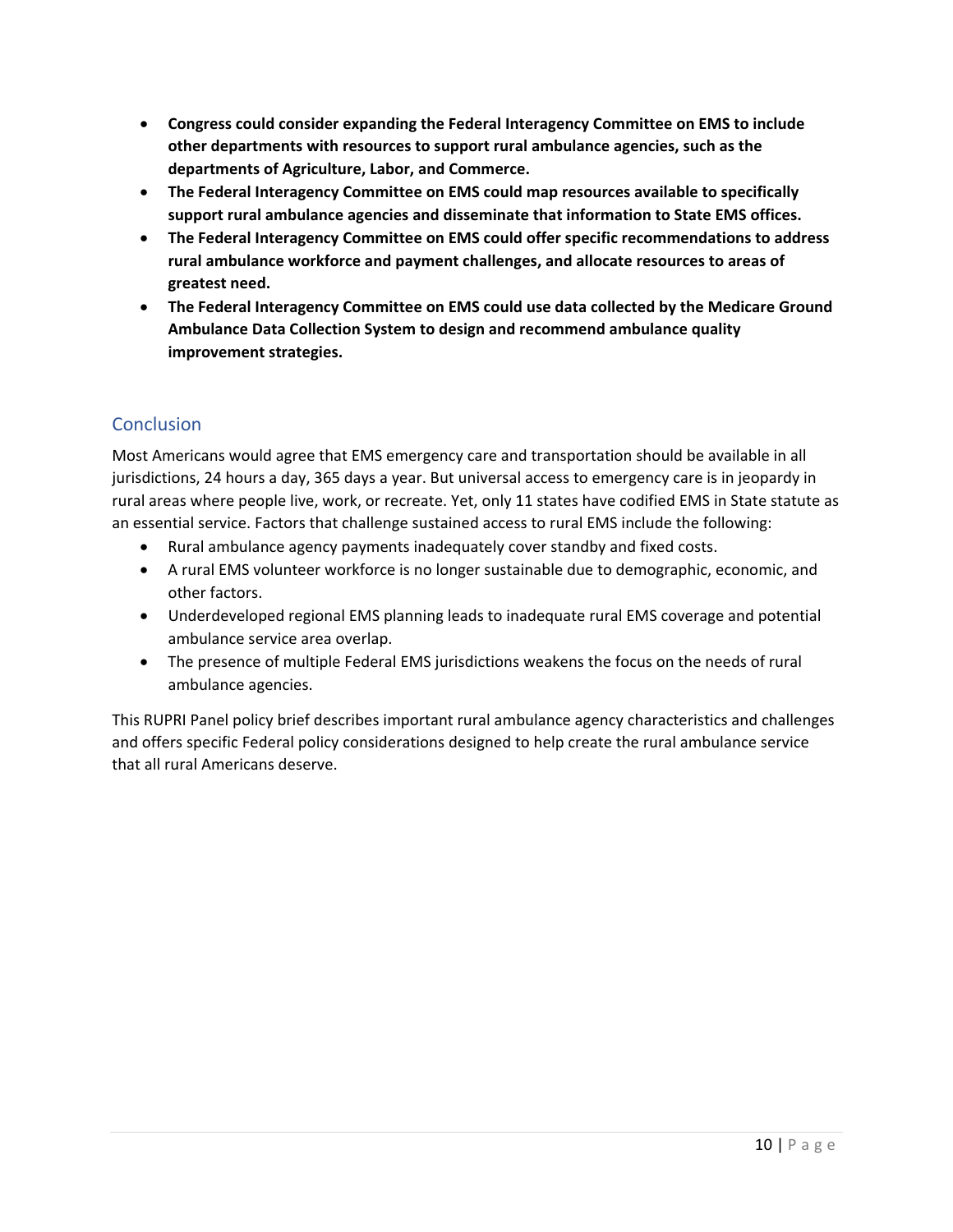## References

- <sup>1</sup> National Association of State EMS Officials. 2020 National Emergency Medical Services Assessment. May 2020. Accessed November 21, 2020. https://nasemso.org/wp-content/uploads/2020-National-EMS-Assessment\_Reduced-File-Size.pdf
- <sup>2</sup> Federal Interagency Committee on Emergency Medical Services. 2011 National EMS Assessment. U.S. Department of Transportation, National Highway Traffic Safety Administration, DOT HS 811 723, Washington, DC, 2012.

<sup>3</sup> Mell HK, Mumma SN, Hiestand B, Carr BG, Holland T, Stopyra J. Emergency Medical Services Response Times in Rural, Suburban, and Urban Areas. JAMA Surg. 2017;152(10):983–984. doi:10.1001/jamasurg.2017.2230 <sup>4</sup> Institute of Medicine. (2007). Emergency Medical Services: At the Crossroads. Washington, DC: The National Academies Press. Accessed November 20, 2020. https://doi.org/10.17226/11629

<sup>5</sup> University of North Carolina. Cecil G. Sheps Center for Health Services Research. 176 Rural Hospital Closures: January 2005 – Present (134 since 2010). Accessed November 20, 2020.

https://www.shepscenter.unc.edu/programs-projects/rural-health/rural-hospital-closures/

<sup>6</sup> Troske S, Davis AF. Do Hospitals Closures Affect Patient Time in an Ambulance? Lexington, KY: Rural and Underserved Health Research Center; 2019. Accessed November 20, 2020.

https://ruhrc.uky.edu/publications/do-hospital-closures-affect-patient-time-in-an-ambulance/

 $7$  Chapman J. Rural Response to Coronavirus Could Be Hampered by Years of Population Loss. PEW. Accessed December 15, 2020. https://www.pewtrusts.org/en/research-and-analysis/data-visualizations/2020/ruralresponse-to-coronavirus-could-be-hampered-by-years-of-population-loss

<sup>8</sup> Centers for Medicare & Medicaid Services. Ambulance Fee Schedule Public Use Files. Accessed November 21, 2020. https://www.cms.gov/Medicare/Medicare-Fee-for-Service-Payment/AmbulanceFeeSchedule/afspuf

<sup>9</sup> National Association of State EMS Officials. 2020 National Emergency Medical Services Assessment. May 2020. Accessed November 20, 2020. https://nasemso.org/wp-content/uploads/2020-National-EMS-Assessment\_Reduced-File-Size.pdf

<sup>10</sup> U.S. Department of Health & Human Services (2015). Report to Congress Evaluations of Hospitals' Ambulance Data on Medicare Cost Reports and Feasibility of Obtaining Cost Data from All Ambulance Providers and Suppliers. Accessed November 20, 2020. https://www.cms.gov/Medicare/Medicare-Fee-for-Service-Payment/AmbulanceFeeSchedule/Downloads/Report-To-Congress-September-2015.pdf

<sup>11</sup> Centers for Medicare & Medicaid Services. Frontier Community Health Integration Project Demonstration -Frequently Asked Questions. Accessed November 20, 2020. https://innovation.cms.gov/innovationmodels/frontier-community-health-integration-project-demonstration/faq

<sup>12</sup> Rural Policy Research Institute Center for Rural Health Policy Analysis. Frontier Community Health Integration Project Assessment. Not yet released. November 20, 2020.

<sup>13</sup> Federal Interagency Committee on Emergency Medical Services. 2011 National EMS Assessment. U.S. Department of Transportation, National Highway Traffic Safety Administration, DOT HS 811 723, Washington, DC, 2012.

<sup>14</sup> University of North Carolina. Cecil G. Sheps Center for Health Services Research. (2020). Rural Hospital Closures January 2005 – Present. Accessed August 15, 2020. https://www.shepscenter.unc.edu/programsprojects/rural-health/rural-hospital-closures/

<sup>15</sup> Holmes, G. M., Kaufman, B. G., & Pink, G. H. (2017). Predicting Financial Distress and Closure in Rural Hospitals. The Journal of Rural Health, 33(3), 239–249. Accessed November 21, 2020. https://doi.org/10.1111/jrh.12187 <sup>16</sup> Centers for Medicare & Medicaid Services. NHE Fact Sheet. Accessed August 15, 2020.

https://www.cms.gov/Research-Statistics-Data-and-Systems/Statistics-Trends-and-Reports/NationalHealthExpendData/NHE-Fact-Sheet

<sup>17</sup> National EMS Advisory Council (2016). Committee Report and Advisory. Accessed November 20, 2020. https://www.ems.gov/NEMSAC-advisories-and-

recommendations/2016/NEMSAC\_Final\_Advisory\_EMS\_System\_Funding\_Reimbursement.pdf.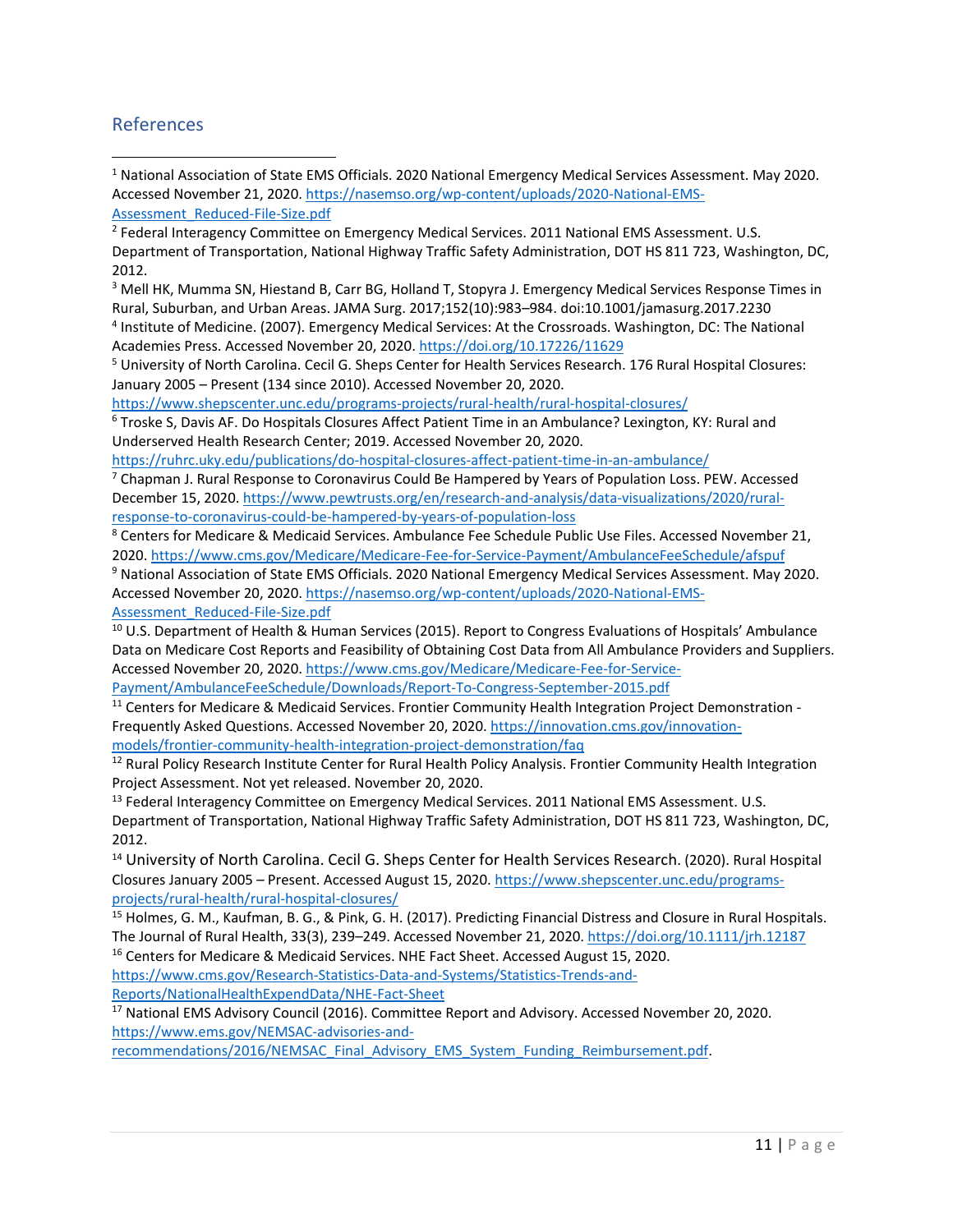| <sup>18</sup> National Association of State EMS Officials. 2020 National Emergency Medical Services Assessment. May 2020. |
|---------------------------------------------------------------------------------------------------------------------------|
| Accessed November 20, 2020. https://nasemso.org/wp-content/uploads/2020-National-EMS-                                     |
| Assessment Reduced-File-Size.pdf                                                                                          |

<sup>19</sup> National Registry of Emergency Medical Technicians. Accessed November 21, 2020. https://www.nremt.org/rwd/public

<sup>20</sup> Bureau of Labor Statistics, U.S. Department of Labor, Occupational Outlook Handbook, EMTs and Paramedics. Accessed November 20, 2020. https://www.bls.gov/ooh/healthcare/emts-and-paramedics.htm

<sup>21</sup> Bureau of Labor Statistics, U.S. Department of Labor, Occupational Outlook Handbook, Police and Detectives. Accessed November 20, 2020. https://www.bls.gov/ooh/protective-service/police-and-detectives.htm

<sup>22</sup> Bureau of Labor Statistics, U.S. Department of Labor, Occupational Outlook Handbook, Firefighters. Accessed November 20, 2020. https://www.bls.gov/ooh/protective-service/firefighters.htm

<sup>23</sup> Bureau of Labor Statistics, U.S. Department of Labor, Occupational Outlook Handbook, Licensed Practical and Licensed Vocational Nurses. Accessed November 20, 2020. https://www.bls.gov/ooh/healthcare/licensedpractical-and-licensed-vocational-nurses.htm

<sup>24</sup> Institute of Medicine. (2007). *Emergency Medical Services: At the Crossroads.* Washington, DC: The National Academies Press. Accessed December 15, 2020. https://doi.org/10.17226/11629

<sup>25</sup> Grimm, Robert T., Jr., and Dietz, Nathan. 2018. Where Are America's Volunteers? A Look at America's Widespread Decline in Volunteering in Cities and States. Research Brief: Do Good Institute, University of Maryland. Accessed March 4, 2020. https://dogood.umd.edu/sites/default/files/2019-

07/Where%20Are%20Americas%20Volunteers\_Research%20Brief%20\_Nov%202018.pdf

 $26$  Cromartie, J. (n.d.). Rural America at a Glance, 2017 Edition. 6. Accessed March 4, 2020.

https://www.ers.usda.gov/publications/pub-details/?pubid=85739

<sup>27</sup> RUPRI Center for Rural Health Policy Analysis. Analysis of LEHD-LODES V7 data for 2007 and 2016. 2020.

<sup>28</sup> National Highway Traffic Safety Administration (2008) EMS Workforce for the 21st Century: A National

Assessment. Accessed November 20, 2020. https://www.ems.gov/pdf/EMSWorkforceReport\_June2008.pdf

<sup>29</sup> National Association of State EMS Officials. 2020 National Emergency Medical Services Assessment. May 2020. Accessed November 20, 2020. https://nasemso.org/wp-content/uploads/2020-National-EMS-

Assessment\_Reduced-File-Size.pdf

<sup>30</sup> Beckman, Kristen (2017) Workers comp expands for volunteer responders in some states. *Business Insurance.* Accessed March 4, 2020. https://www.businessinsurance.com/article/00010101/NEWS08/912311812/Workerscomp-expands-for-volunteer-responders-in-some-states

<sup>31</sup> Institute of Medicine. (2007). *Emergency Medical Services: At the Crossroads*. Washington, DC: The National Academies Press. Accessed November 20, 2020. https://doi.org/10.17226/11629

<sup>32</sup> Minnesota Emergency Medical Services Regulatory Board. Accessed March 4, 2020.

https://mn.gov/emsrb/ambulanceservices/primary-service-area-description.jsp<br><sup>33</sup> California Emergency Medical Services Authority. Accessed March 4, 2020. https://emsa.ca.gov/local-emsagencies/

<sup>34</sup> Institute of Medicine. (2007). *Emergency Medical Services: At the Crossroads*. Washington, DC: The National Academies Press. Page 105. Accessed November 20, 2020. https://doi.org/10.17226/11629

 $35$  Ibid, page 65.

<sup>36</sup> Ibid.

<sup>37</sup> National Highway Traffic Safety Administration. Office of EMS. Federal Partners. Accessed March 4, 2020. https://www.ems.gov/partners.html

<sup>38</sup> Federal Interagency Committee on EMS. Accessed March 4, 2020. https://www.ems.gov/ficems.html

<sup>39</sup> National Association of State EMS Officials. 2020 National Emergency Medical Services Assessment. May 2020. Accessed November 20, 2020. https://nasemso.org/wp-content/uploads/2020-National-EMS-Assessment\_Reduced-File-Size.pdf

 $40$  Ibid.<br> $41$  Ibid. Page 154.<br> $42$  Ibid.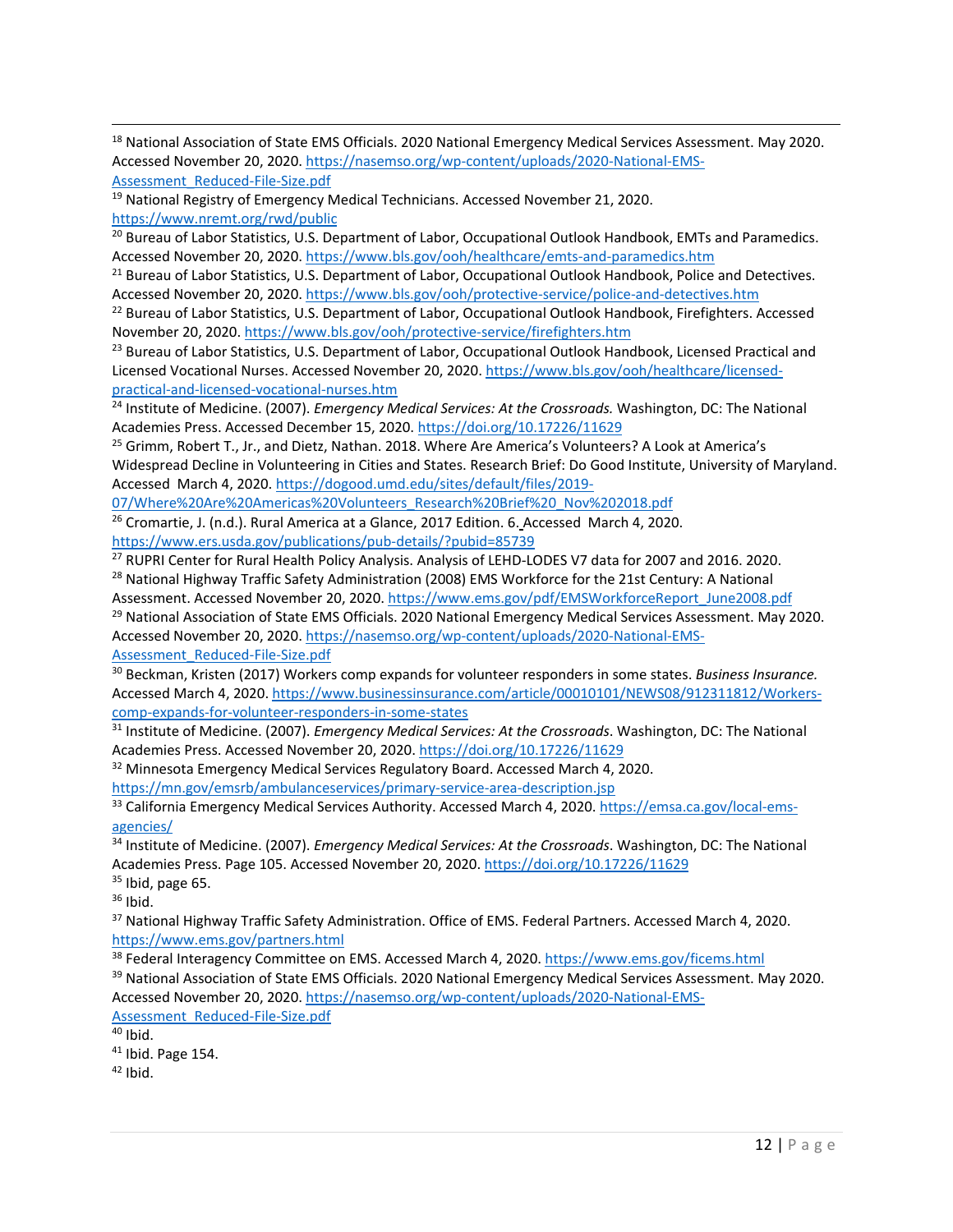$43$  Ibid.

44United States Government Accountability Office. AIR AMBULANCE: Available Data Show Privately-Insured Patients Are at Financial Risk. GAO-19-292. March 2019.

<sup>45</sup> The Association of Air Medical Services (AAMS) CUBRC, Public Safety & Transportation Group. Poster developed from the ADAMS database (2017 data) available at http://www.ADAMSairmed.org.<br><sup>46</sup> Caron C. Families Fight Back Against Surprise Air Ambulance Bills. NYT Parenting. September 14, 2019. Accessed

November 21, 2020. https://www.nytimes.com/2020/04/17/parenting/air-ambulance-bills.html

<sup>47</sup> Health Care Cost Institute. Air Ambulances – 10 Year Trends in Costs and Use. Accessed November 21, 2020. https://healthcostinstitute.org/emergency-room/air-ambulances-10-year-trends-in-costs-and-use

<sup>48</sup> United States Government Accountability Office. AIR AMBULANCE: Available Data Show Privately-Insured Patients Are at Financial Risk. GAO-19-292. March 2019.

 $49$  Ibid.

<sup>50</sup> Henry C. Looking Back at 10 years of Air Medical Accidents. Accessed November 21, 2020. https://aams.org/looking-back-10-years-air-medical-accidents/

<sup>51</sup> Smith N. A National Perspective on Ambulance Crashes and Safety. EMSworld.com. September 2015.

<sup>52</sup> Van Milligan M, Mitchell III JP, Tucker J, Arkedis J, Caravalho D. (2014). An Analysis of Prehospital Emergency Medical Services as an Essential Service and as a Public Good in Economic Theory. (Report No. DOT HS 811 999a). National Highway Traffic Safety Administration. Page 12. Accessed March 4, 2020.

https://www.ems.gov/pdf/advancing-ems-systems/Reports-and-

Resources/Prehospital\_EMS\_Essential\_Service\_And\_Public\_Good.pdf

<sup>53</sup> Ibid, pages 11-12.

 $54$  Ibid, page 10.

<sup>55</sup> Institute of Medicine. 2005. *Quality Through Collaboration: The Future of Rural Health*. Washington, DC: The National Academies Press. Accessed March 4, 2020. https://doi.org/10.17226/11140

<sup>56</sup> Mueller, K. J., & MacKinney, A. C. (2006). Care Across the Continuum: Access to Health Care Services in Rural America. *The Journal of Rural Health*, 22(1), 43–49. Accessed March 4, 2020. https://doi.org/10.1111/j.1748- 0361.2006.00010.x

<sup>57</sup> Patient Protection and Affordable Care Act, 42 U.S.C. § 18001 S. 1302 (2010).

<sup>58</sup> Edwards, Erika. (2019) What if you call 911 and no one comes? Inside the collapse of America's emergency medical services. NBC News*.* Accessed March 4, 2020. https://www.nbcnews.com/health/health-care/there-sshortage-volunteer-ems-workers-ambulances-rural-america-n1068556

59 Van Milligan et al. An Analysis of Prehospital Emergency Medical Services as an Essential Service and as a Public Good in Economic Theory. Page 12.

<sup>60</sup> Centers for Medicare & Medicaid Services. Medicare Ground Ambulance Data Collection System. Accessed March 4, 2020. https://www.cms.gov/Medicare/Medicare-Fee-for-Service-

Payment/AmbulanceFeeSchedule/Ground-Ambulance-Services-Data-Collection-System

<sup>61</sup> National Highway Traffic Safety Administration. (2011). The Emergency Medical Services Workforce Agenda for the Future. Accessed March 4, 2020. https://www.ems.gov/pdf/2011/EMS\_Workforce\_Agenda\_052011.pdf

 $62$  National Highway Traffic Safety Administration (2008) EMS Workforce for the 21st Century: A National Assessment. Page 11. Accessed March 4, 2020. https://www.ems.gov/pdf/EMSWorkforceReport\_June2008.pdf

<sup>63</sup> Occupational Safety and Health Administration. Standard interpretations. Standard number: 1975.3. 1996. Accessed November 20, 2020. https://www.osha.gov/laws-regs/standardinterpretations/1996-06-11

<sup>64</sup> National Association of State Emergency Medical Services Officials (2013). EMS Workforce Planning & Development Guidelines for State Adoption. Accessed March 4, 2020. https://nasemso.org/wpcontent/uploads/EMS-Workforce-Guidelines-11Oct2013.pdf

<sup>65</sup> U.S. Congress Title XVIII, §1820(g)(1) and (2) of the Social Security Act (42 U.S.C. 1395i-4(g)(1) and (2)).

<sup>66</sup> McGinnis K. Rural and Frontier EMS Agenda for the Future (2004). National Rural Health Association. Accessed March 4, 2020. Available at https://www.ruralcenter.org

<sup>67</sup> National Highway Traffic Safety Administration. Office of EMS. Federal Partners. Accessed March 4, 2020. https://www.ems.gov/partners.html

<sup>68</sup> Institute of Medicine. (2007). *Emergency Medical Services: At the Crossroads*. Washington, DC: The National Academies Press. Page 38. Accessed November 20, 2020. https://doi.org/10.17226/11629